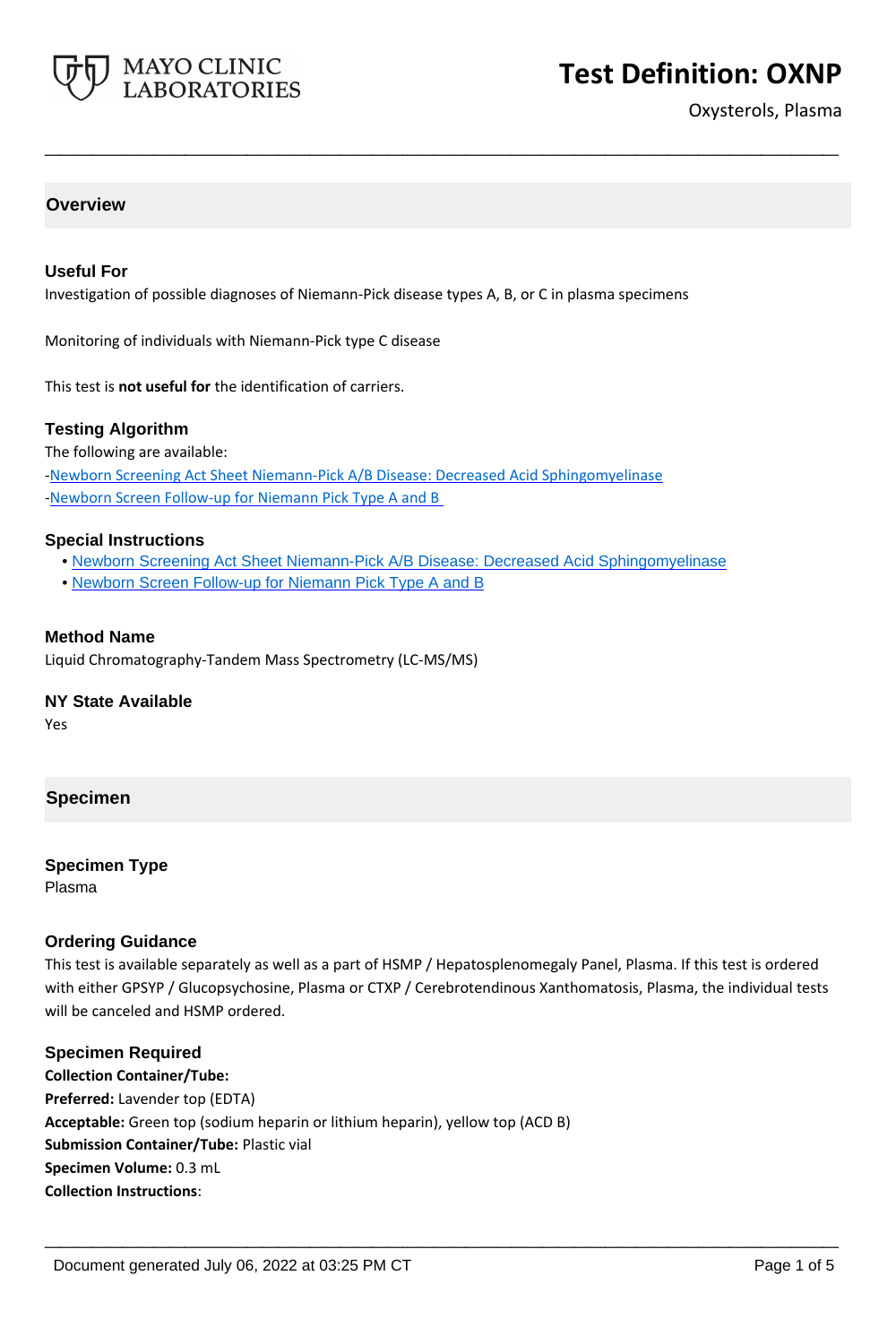

# 1. Centrifuge at 4 degrees C.

- 2. Aliquot plasma into plastic vial, taking care not to disturb the buffy coat layer.
- 3. Send frozen.

# **Forms**

If not ordering electronically, complete, print, and send a [Biochemical Genetics Test Request](https://www.mayocliniclabs.com/it-mmfiles/iem-request-form.pdf) (T798) with the specimen.

**\_\_\_\_\_\_\_\_\_\_\_\_\_\_\_\_\_\_\_\_\_\_\_\_\_\_\_\_\_\_\_\_\_\_\_\_\_\_\_\_\_\_\_\_\_\_\_\_\_\_\_**

# **Specimen Minimum Volume**

0.25 mL

# **Reject Due To**

| Gross hemolysis | OK |
|-----------------|----|
| Gross lipemia   | OK |
| Gross icterus   | OK |

# **Specimen Stability Information**

| <b>Specimen Type</b> | <b>Temperature</b> | <b>Time</b> | <b>Special Container</b> |
|----------------------|--------------------|-------------|--------------------------|
| Plasma               | Frozen (preferred) | 65 days     |                          |

# **Clinical & Interpretive**

# **Clinical Information**

Niemann-Pick disease types A, B, and C (NPA, NPB, and NPC, respectively) are a group of autosomal recessive lysosomal storage disorders affecting metabolism of specific lipids within cells.

NPA and NPB are caused by a deficiency of sphingomyelinase that results in extensive storage of sphingomyelin and cholesterol in the liver, spleen, lungs, and, to a lesser degree, brain. NPA disease is more severe than NPB and is characterized by early onset with feeding problems, dystrophy, persistent jaundice, development of hepatosplenomegaly, neurological deterioration, deafness, and blindness leading to death by age 3 years. NPB disease is limited to visceral symptoms with survival into adulthood. Some patients have been described with intermediary phenotypes. Characteristic of the disease are large lipid-laden foam cells. Approximately 50% of cases have cherry-red spots in the macula. Sphingomyelinase is encoded by the *SMPD1* gene.

The combined prevalence of NPA and NPB is estimated to be 1 in 250,000. NPA and NPB are inherited in an autosomal recessive manner and are caused by variants in the *SMPD1* gene. Although there is a higher frequency of type A among the Ashkenazi Jewish population, both types are panethnic. Individuals with NPA and NPB typically have elevations of lyso-sphingomyelin (LSM) and lyso-sphingomyelin 509 (LSM 509) combined with potential elevations in cholestane-3 beta, 5 alpha, 6 beta-triol or 7-ketocholesterol (7-KC). Molecular genetic testing for NPA and NPB disease is also available (CGPH / Custom Gene Panel, Hereditary, Next-Generation Sequencing, Varies; specify gene list ID: IEMCP-W6S9XD).

NPC is caused by a defect in cellular cholesterol trafficking that results in the progressive accumulation of unesterified

**\_\_\_\_\_\_\_\_\_\_\_\_\_\_\_\_\_\_\_\_\_\_\_\_\_\_\_\_\_\_\_\_\_\_\_\_\_\_\_\_\_\_\_\_\_\_\_\_\_\_\_**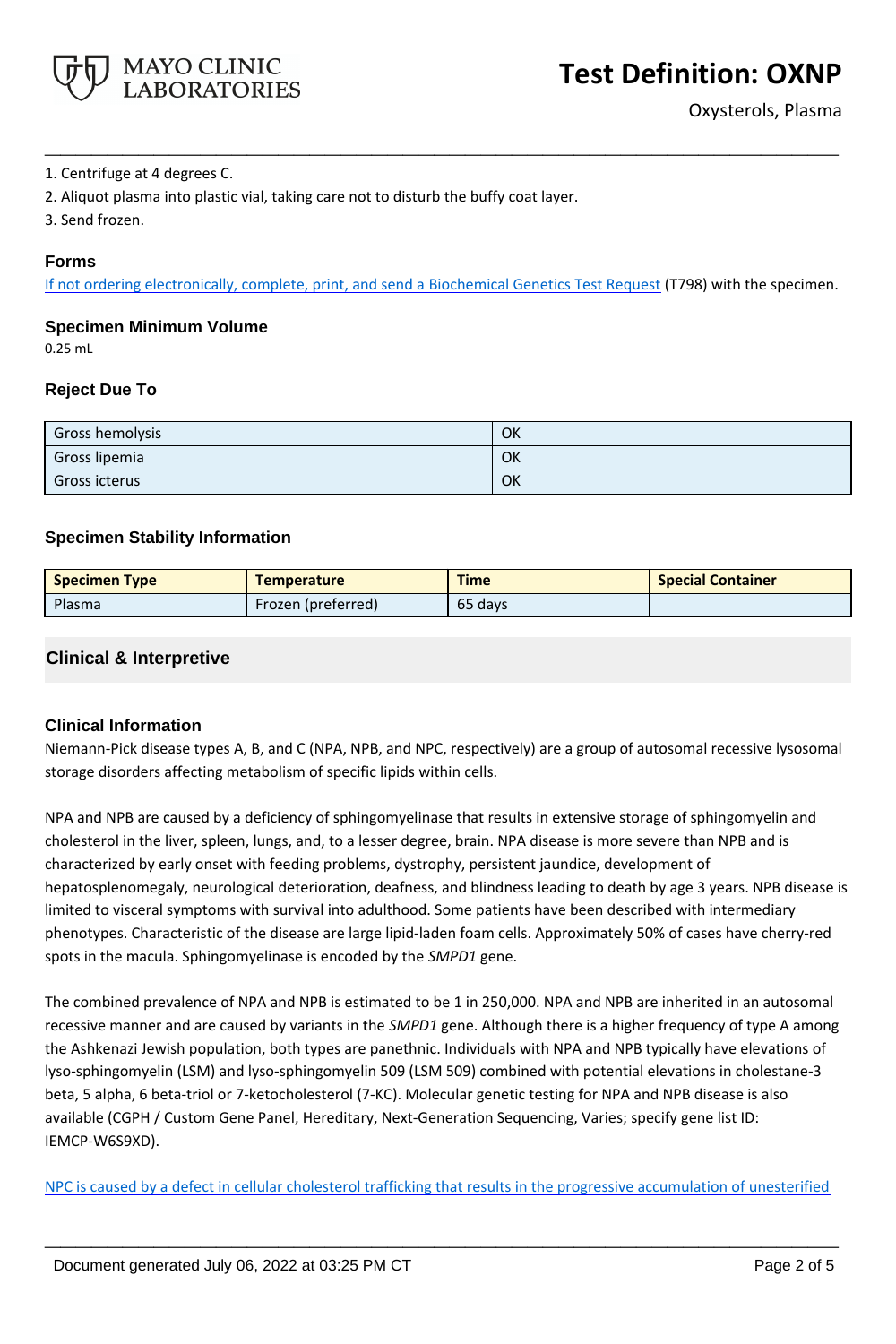

Oxysterols, Plasma

cholesterol in late endosomes/lysosomes.(1) NPC is considered a lipid storage disorder with variable age of onset (range: perinatal period to adulthood), and highly variable clinical presentation. Most individuals are diagnosed during childhood with symptoms that include ataxia, vertical supranuclear gaze palsy, dystonia, progressive speech deterioration, and seizures. Infants may present with or without hepatosplenomegaly and respiratory failure. Those without liver and pulmonary disease may present with hypotonia and developmental delay. Adult-onset NPC is associated with a slower progression and is characterized by psychiatric illness, ataxia, dystonia, and speech difficulties.

**\_\_\_\_\_\_\_\_\_\_\_\_\_\_\_\_\_\_\_\_\_\_\_\_\_\_\_\_\_\_\_\_\_\_\_\_\_\_\_\_\_\_\_\_\_\_\_\_\_\_\_**

The incidence of NPC is approximately 1 in 120,000 to 150,000 live births. NPC is an autosomal recessive condition and is caused by variants in either the *NPC1* or *NPC2* genes. Individuals with NPC exhibit elevated levels of oxysterol cholestane-3 beta,5 alpha,6 beta-triol (COT); lyso-sphingomyelin 509 (LSM 509) and 7-ketocholesterol (7-KC) may also be elevated. The diagnosis of NPC can be confirmed by demonstration of impaired cholesterol esterification and positive filipin staining in cultured fibroblasts (NIEM / Niemann-Pick Type C Detection, Fibroblasts). For molecular confirmation, genetic testing for NPC disease can be performed (CGPH / Custom Gene Panel, Hereditary, Next-Generation Sequencing, Varies; specify gene list ID: IEMCP-H683JG).

# **Reference Values**

CHOLESTANE-3-BETA, 5-ALPHA, 6-BETA-TRIOL Cutoff: < or =0.070 nmol/mL

MAYO CLINIC **BORATORIES** 

7-KETOCHOLESTEROL Cutoff: < or =0.100 nmol/mL

LYSO SPHINGOMYELIN Cutoff  $\le$  or = 0.100 nmol/mL

# **Interpretation**

An elevation of cholestane-3-beta, 5-alpha, 6-beta-triol (COT) is highly suggestive of Niemann-Pick disease type C (NPC).

An elevation of lyso-sphingomyelin (LSM) is highly suggestive of Niemann-Pick type A or B (NPA or NPB) disease.

An elevation of lyso-sphingomyelin 509 (LSM 509) is suggestive of NPA, NPB, or NPC disease.

# **Cautions**

Nonspecific neonatal cholestasis may result in elevations of cholestane-3-beta, 5-alpha, 6-beta-triol (COT) and lyso-sphingomyelin 509 (LSM 509).

# **Clinical Reference**

1. OMIM: 257220 Niemann-Pick Disease, Type C1; NPC1. Updated May 26, 2020. Accessed February 3, 2021. Available at www.omim.org/entry/257220?search=257220&highlight=257220

2. OMIM: 257200 Niemann-Pick Disease Type A. Updated October 19, 2016. Accessed February 3, 2021. Available at www.omim.org/entry/257200?search=257200&highlight=257200

3. OMIM: 607616 Niemann-Pick Disease Type B. Updated April 4, 2019. Accessed February 3, 2021. Available at www.omim.org/entry/607616?search=607616&highlight=607616

4. Wasserstein MP, Schuchman EH: Acid sphingomyelinase deficiency. In: Adam MP, Ardinger HH, Pagon RA, et al, eds. GeneReviews [Internet]. University of Washington, Seattle; 2006. Updated June 18, 2015. Accessed November 2, 2020. Available at www.ncbi.nlm.nih.gov/books/NBK1370/

**\_\_\_\_\_\_\_\_\_\_\_\_\_\_\_\_\_\_\_\_\_\_\_\_\_\_\_\_\_\_\_\_\_\_\_\_\_\_\_\_\_\_\_\_\_\_\_\_\_\_\_**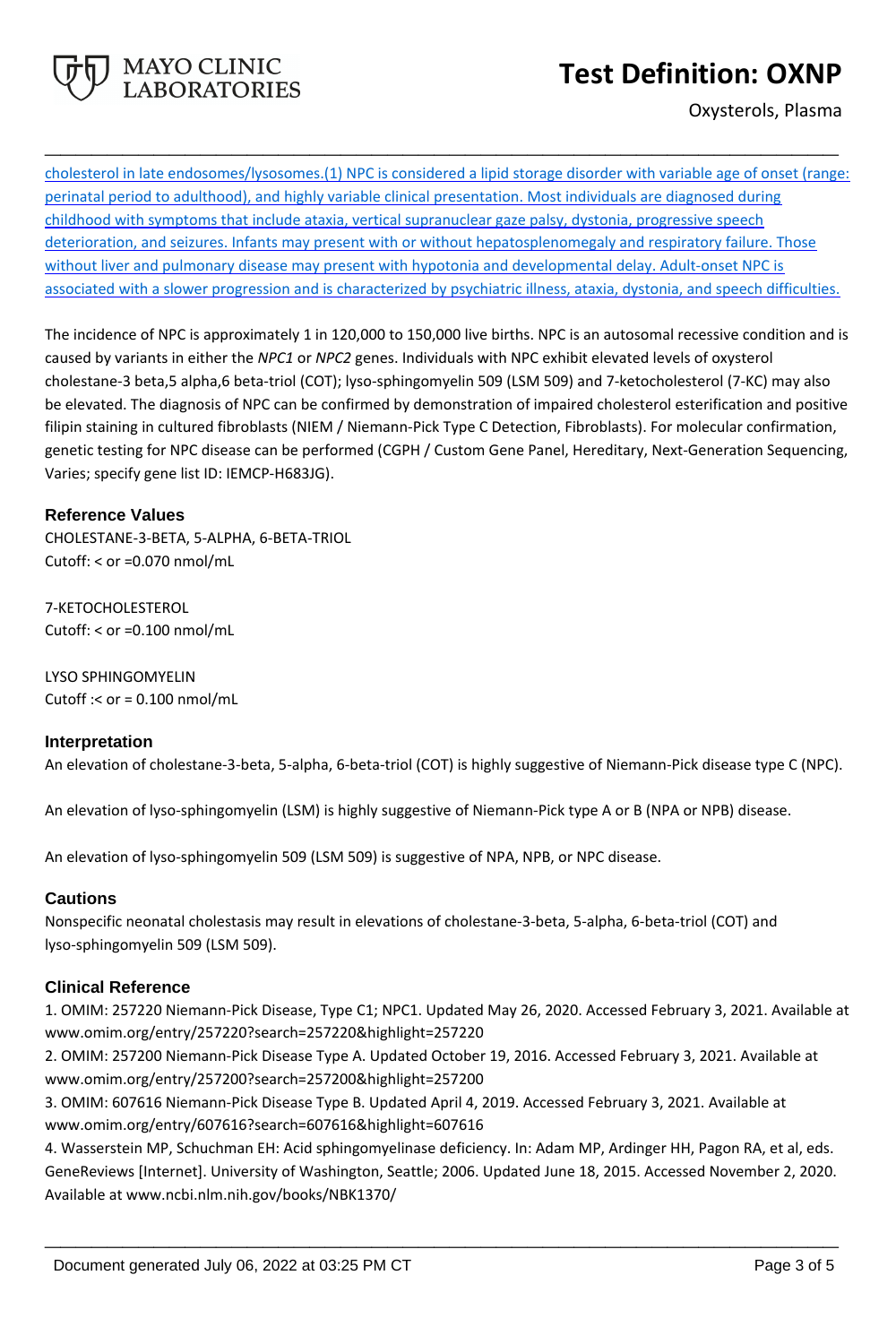

5. Patterson MC, Vanier MT, Suzuki K, et al: Niemann-Pick disease type C: a lipid trafficking disorder. In: Valle D, Antonarakis S, Ballabio A, Beaudet AL, Mitchell GA, eds. The Online Metabolic and Molecular Bases of Inherited Disease. McGraw-Hill; 2019. Accessed November 2, 2020. Available at

**\_\_\_\_\_\_\_\_\_\_\_\_\_\_\_\_\_\_\_\_\_\_\_\_\_\_\_\_\_\_\_\_\_\_\_\_\_\_\_\_\_\_\_\_\_\_\_\_\_\_\_**

ommbid.mhmedical.com/content.aspx?sectionid=225545907&bookid=2709

MAYO CLINIC **LABORATORIES** 

6. Gal AE, Brady RO, Hibbert SR, Pentchev PG: A practical chromogenic procedure for the detection of homozygotes and heterozygous carriers of Niemann-Pick disease. N Engl J Med. 1975 Sep 25;293(13):632-636

7. Patterson M: Niemann-Pick disease type C. In: Adam MP, Ardinger HH, Pagon RA, et al, eds. GeneReviews [Internet]. University of Washington, Seattle; 2000. Updated December 10, 2020. Accessed February 3, 2021. Available at www.ncbi.nlm.nih.gov/books/NBK1296/

8. Schuchman EH: The pathogenesis and treatment of acid sphingomyelinase-deficient Niemann-Pick disease. Int J Clin Pharmacol Ther. 2009;47(Suppl 1):S48-S57

9. Hollack CEM, de Sonnaville ESV, Cassiman D et al: Acid sphingomyelinase (Asm) deficiency patients in The Netherlands and Belgium: disease spectrum and natural course in attenuated patients. Mol Genet Metab. 2012 Nov;107(3):526-533 10. Geberhiwot T, Moro A, Dardis A, et al; International Niemann-Pick Disease Registry (INPDR): Consensus clinical management guidelines for Niemann-Pick disease type C. Orphanet J Rare Dis. 2018 Apr 6;13(1):50

# **Performance**

# **Method Description**

An internal standard is added to an aliquot of plasma, which is then subjected to protein precipitation. Following centrifugation, the supernatant is subjected to liquid chromatography-tandem mass spectrometry (LC-MS/MS) analysis. The MS/MS is operated in the multiple reaction monitoring positive mode to follow the precursor to product species transitions for each analyte and internal standard. The ratio of the extracted peak areas to internal standard is determined by LC-MS/MS is used to calculate the concentration of in the sample.(Unpublished Mayo method)

**\_\_\_\_\_\_\_\_\_\_\_\_\_\_\_\_\_\_\_\_\_\_\_\_\_\_\_\_\_\_\_\_\_\_\_\_\_\_\_\_\_\_\_\_\_\_\_\_\_\_\_**

**PDF Report** No

**Day(s) Performed** Tuesday, Thursday

**Report Available** 2 to 7 days

**Specimen Retention Time** 2 months

**Performing Laboratory Location** Rochester

**Fees & Codes**